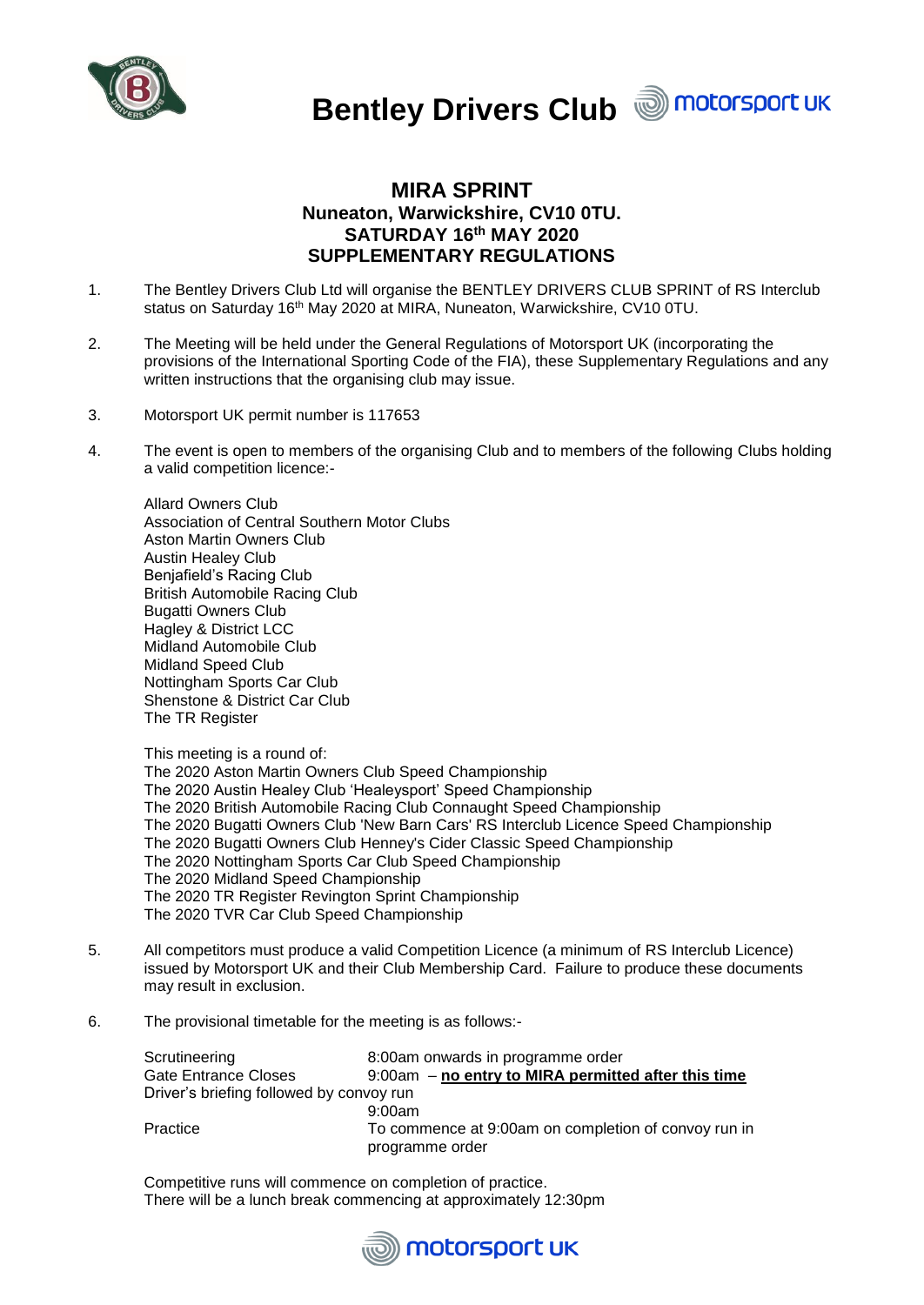

# **All competition must be completed by 17:00pm**

The above times may be varied  $-$  a final timetable and a paddock plan will be included in Competitors final instructions. Please note: Children under 16 are excluded expressly at MIRA, this is a MIRA regulation Please note: No dogs are permitted, neither are personal transport such as scooters, bicycles, go-peds etc

- 7. Any competitor not signed on by 9:30am may be excluded.
- 8. The length of the course is 1,860 yards (1.704 kms) and comprises part of the Dry Handling Circuit having a Delugrip surface with fast left bends and a right/left complex at just over half distance leading to a straight and final left hand bend.
- 9. A timing strut, as per (S)10.10, is required.
- 10. The event will consist of classes as follows:-

#### **Bentley's (as defined in Race, Hill climb and Sprint Trophy Rules 31 January 2020)**

The event will consist of classes as follows:-

- (1) Vintage Bentley (1921-1931)
	- A. 3 Litre
		- B. 3/4½ Litre
		- C. 4½ litre
		- D. 6 cylinder
- (2) PVT Bentley (1932-1940)
- (3) BDC Group A (Crewe Cars)
- (4) BDC Group B (Crewe Cars)
- (5) BDC Group C (all other Crewe Bentleys)
- Note: for clarification of eligible cars A, B & C, please refer to the BDC Challenge Trophy Rules 31 January 2020
- (6) Vintage non-Bentley (Pre 1931)
- (7) Post-Vintage non-Bentley (Subject to sufficient entries being received in classes 6 and 7, there will be sub-classes based upon age and/or engine capacity)
- (8) The 2020 Aston Martin Owners Club Speed Championship
- (9) The 2020 Austin Healey Club 'Healeysport' Speed Championship
- (10) The 2020 British Automobile Racing Club Connaught Speed Championship
- (11) The 2020 Bugatti Owners Club, New Barn Cars RS Interclub Licence Championship
- (12) The 2020 Bugatti Owners Club, Henney's Cider Classic Championship
- (13) The 2020 TripleM/Pirelli Nottingham Sports Car Club Speed Championship
- (14) The 2020 Midland Speed Championship
- (15) The 2020 RevingtonTR/TR Register Sprint and Hilclimb Championship
- (16) The 2020 TVR Car Club Speed Championship
- (17) AA Standard Cars (Saloon & Sports Cars as per Motorsport Yearbook S11) A(i) Road Cars - Series Production – Saloon & Sports Cars up to 2000cc A(ii) Road Cars - Series Production – Saloon & Sports Cars over 2000cc B Road Cars - Specialist Production C(i) Modified Cars – Series Production up to 1400cc C(ii) Modified Cars - Series Production over 1400cc up to 2000cc C(iii) Modified Cars - Series Production over 2000cc D Modified Cars - Specialist Production F Sports Libre Cars up to 2000cc and Sport Racing Cars G Sports Libre Cars over 2000cc and Sports Racing Cars H Racing Cars up to 600cc I Racing Cars over 600cc up to 1100cc J(i) Formula Ford Racing Cars up to 1600cc (see note 1) J(ii) Racing Cars over 1100cc up to 1600cc K(i) Racing Cars over 1600cc up to 2000cc - normally aspirated cars K(ii) Racing Cars over 1600cc up to 2000cc - forced induction cars
	- L Racing Cars over 2000cc
	- M (1-2) Sports Racing & Racing Cars manufactured up to 1971 inclusive, (note 2)

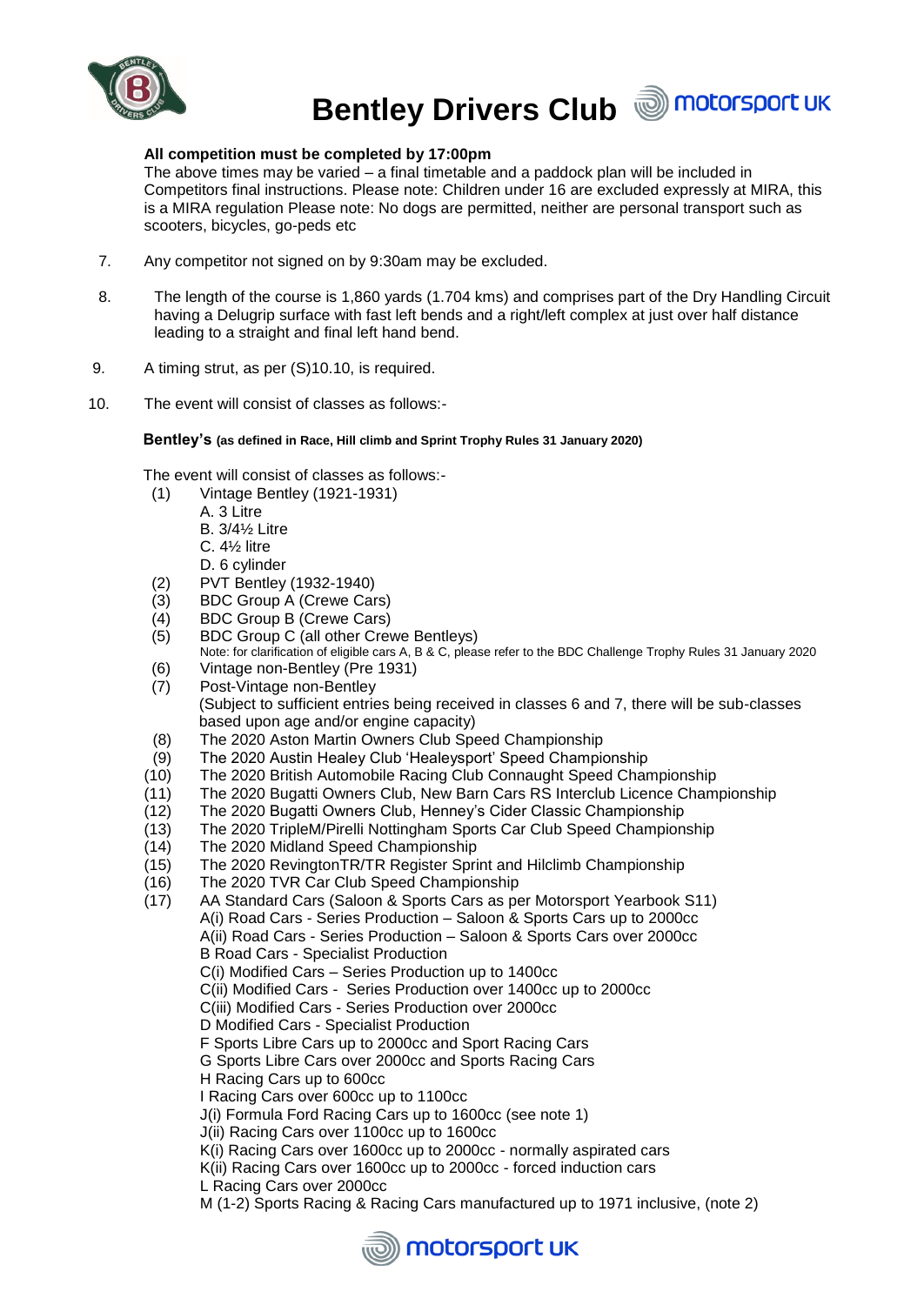



#### Notes:

(1) Vehicles competing in class J(i) must comply with the appropriate Motorsport UK Formulae **Regulations** 

(2) To be eligible for classes M(1-2) , vehicles of monocoque construction and those with rear wings will be allowed, provided they were standard on the car at the appropriate date. Wheel rim width may be increased by no more than 25mm, but period style must be retained. The use of slick tyres is prohibited in classes M(1-2). The type, size and tread of tyre must remain the same throughout the meeting. Post 1945 cars must run on treaded tyres which may be road tyres complying with the Motor Vehicles (Construction and Use) Regulations, or racing tyres as long as the latter have grooves in the tread pattern which must be lateral and circumferential and any 40mm diameter areas of the tyre must have grooves in at least two different directions, which themselves must have a minimum width of 3mm.

The organisers reserve the right to merge or sub-divide, classes at the commencement of the event should entries justify this. Classes may be split into various capacities depending on numbers. Entries may be refused in line with D14.1.

Please note that classes may be amended in light of the entry and that invited Clubs who can produce a quorum of six entries will be considered for a separate class, should they so wish.

- 11. The organisers reserve the right to transfer a car from the class in which it is entered, to one more appropriate, if they deem its classification to be outside the spirit of the regulations. The organisers decisions on classification shall be final. The organisers also reserve the right to sub-divide and/or amalgamate classes as they see fit although every effort will be made to ensure maximum parity within such sub-divided and/or amalgamated classes.
- 12. Awards will be presented as follows:-

(a) Awards open only to Members of the organising Club:-

Awarded to the 1st Overall Bentley (on Handicap) - The Sickelmore Trophy Awarded to the 1st Vintage Bentley - The Keston Pelmore Memorial Trophy Awarded to the 1st Derby Bentley - The McKenzie Memorial Trophy Awarded to the 1st Crewe Bentley (Group A, B or C) - The Jack Barclay Sprint Trophy

(Note that Bentleys that do not comply with Bentley Drivers Club Challenge Trophy Rules may be accepted but will not qualify for Club Challenge Trophies)

(b) Awards open to all competitors:-

Best time of the day - an award Best time in each class and sub class - an award

There will be a presentation of awards to non BDC members at the conclusion of the meeting; BDC members will receive their awards at the Competitions Day. Further awards may be presented at the organiser's discretion.

- 13. The maximum entry for this meeting is 130. The minimum entry is 60 and for each class or sub class, three. If either of these minimum figures is not reached, the organisers reserve the right to cancel the meeting or amalgamate classes as necessary. In the event of amalgamation of classes, a handicap may be applied to the new class. In the event of over-subscription, entries will be selected by the Organisers on the closing date.
- 14. The entry fees are as follows:-

**Non-BDC members £130 BDC members £110**

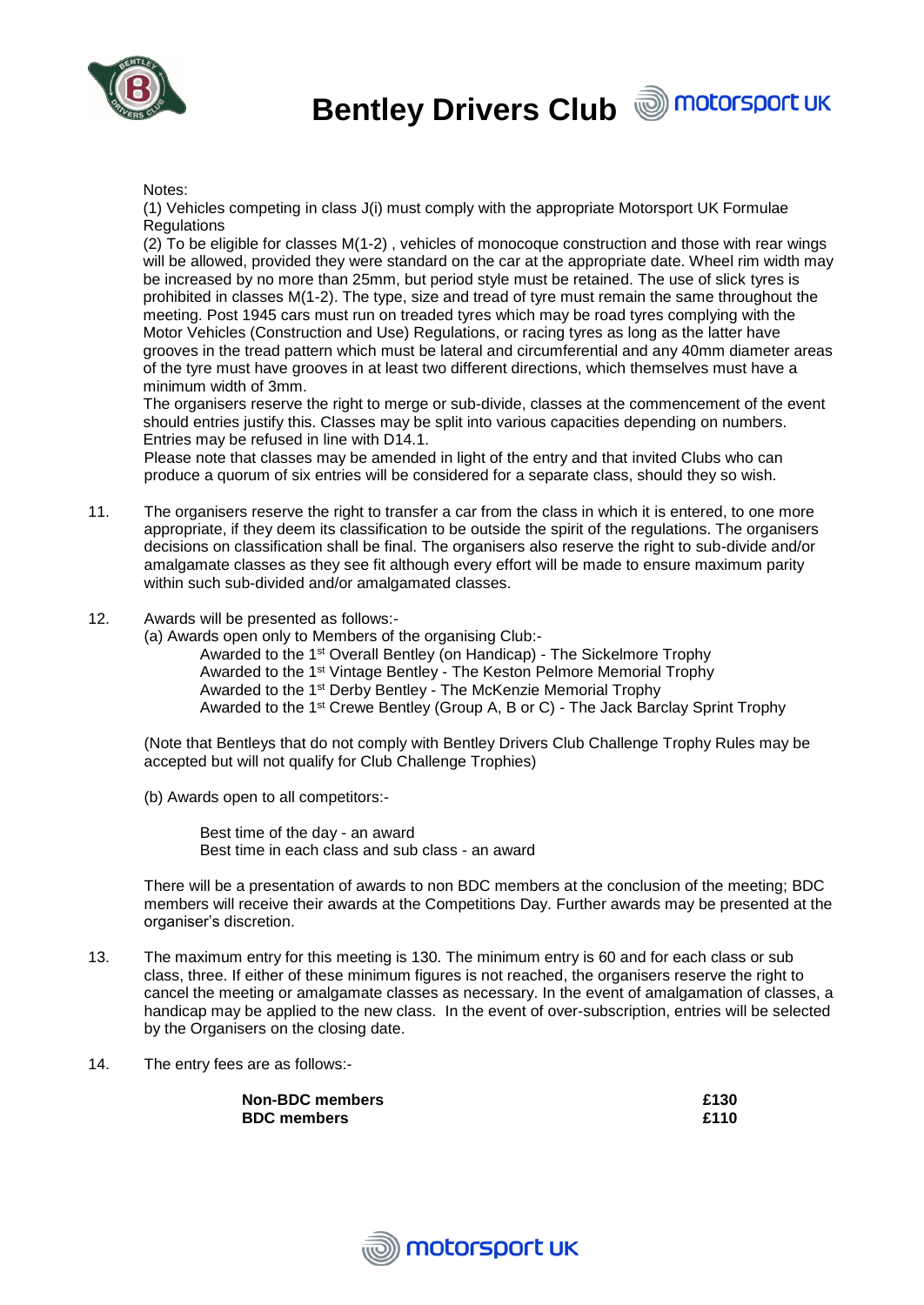

- 15. The entry list opens on publication of these regulations and closes on Monday 27<sup>th</sup> April 2020, in accordance with general regulation of D20.1 All entries must be made on the official entry form and accompanied by the appropriate fee. Cancelled entries MAY receive a refund (less an administration charge of £20.00) if notified in writing, e-mail or fax to the Secretary of the Meeting before 17:00pm on Wednesday 6<sup>th</sup> May 2020.
- 16. Competitors will be sent a receipt of entry by e-mail (if address is supplied, otherwise by mail) although this does not guarantee an entry. Accepted entries will be acknowledged by receipt of Competitors Final Instructions which will be e-mailed out (if address is supplied) or posted from the BDC office approximately ten days before the event.
- 17. Foreign Competitors Entries from competitors outside of the UK (excluding Eire) must comply with the FIA's requirements as this event is NCAFP Listed and open to entries from Overseas.
- 18. The Entries Secretary is Martin Greenslade, e-mail [competitions@bdcl.org](mailto:competitions@bdcl.org) Entries must be sent to him c/o; Bentley Drivers Club, W.O. Bentley Memorial Building, Ironstone Lane, Wroxton, nr Banbury, Oxfordshire OX15 6ED. Telephone: 01295 738886, [www.bdcl.org](http://www.bdcl.org/)
- 19. Other Officials of the Meeting are:-

| <b>MSA Steward</b>              | - TBA                          |
|---------------------------------|--------------------------------|
| <b>Club Stewards</b>            | - Harvey Hine, Martin Trentham |
| Secretary of the Meeting        | - Robert Williams              |
| <b>Chief Scrutineer</b>         | - Terry Rogers                 |
| <b>Environmental Scrutineer</b> | - Adrian Deane                 |
| Timekeeper                      | - TSL Timing                   |
| <b>Clerk of the Course</b>      | - Michael Cartwright           |
| Deputy Clerk of Course          | - TBA                          |
| <b>Chief Marshal</b>            | - Neil Williams                |
| Chief M.O.                      | - Adam Galluzzo                |
|                                 |                                |

- 20. Provisional results will be published as soon as possible after the event.
- 21. The event running order will be notified in final instructions. Cars will start singly and the start signal will be by lights. Electronic timing will be used. The finish line will be indicated by marker boards. The following penalties will apply (S)9.5.4.

## **4 Wheels off designated course: No time recorded For hitting a cone: 5 seconds will be added for each incident.**

- 22. All competitors' cars must be identified by their competition number as allocated by the organisers (S)9.2.5. Self-adhesive racing numbers will be on sale at signing-on. It is the competitor's responsibility to display the correct number on their car at all times. Competitors are advised that anyone taking their vehicle onto the public highway and not removing or covering up the competition numbers beforehand will be disqualified from the results of the meeting.
- 23. Competitors will have the opportunity of two practice runs (having had the opportunity to inspect the course on a convoy run before the commencement of practice). Two Timed runs will count towards any Awards. Should time permit additional runs may be added, however any additional runs will not be counted towards Awards. No competitive overtaking is permitted throughout practice and competition. Penalty: Exclusion from the event. If during practice or racing a competitor is baulked by a slower car, he/she may apply for a rerun.
- 24. Red flag procedure as S9.3.7 (b) and Q15.1(j), if the red flag (or red light signal) is displayed, competing cars should come to a standstill when practicable and await further instructions from the marshals